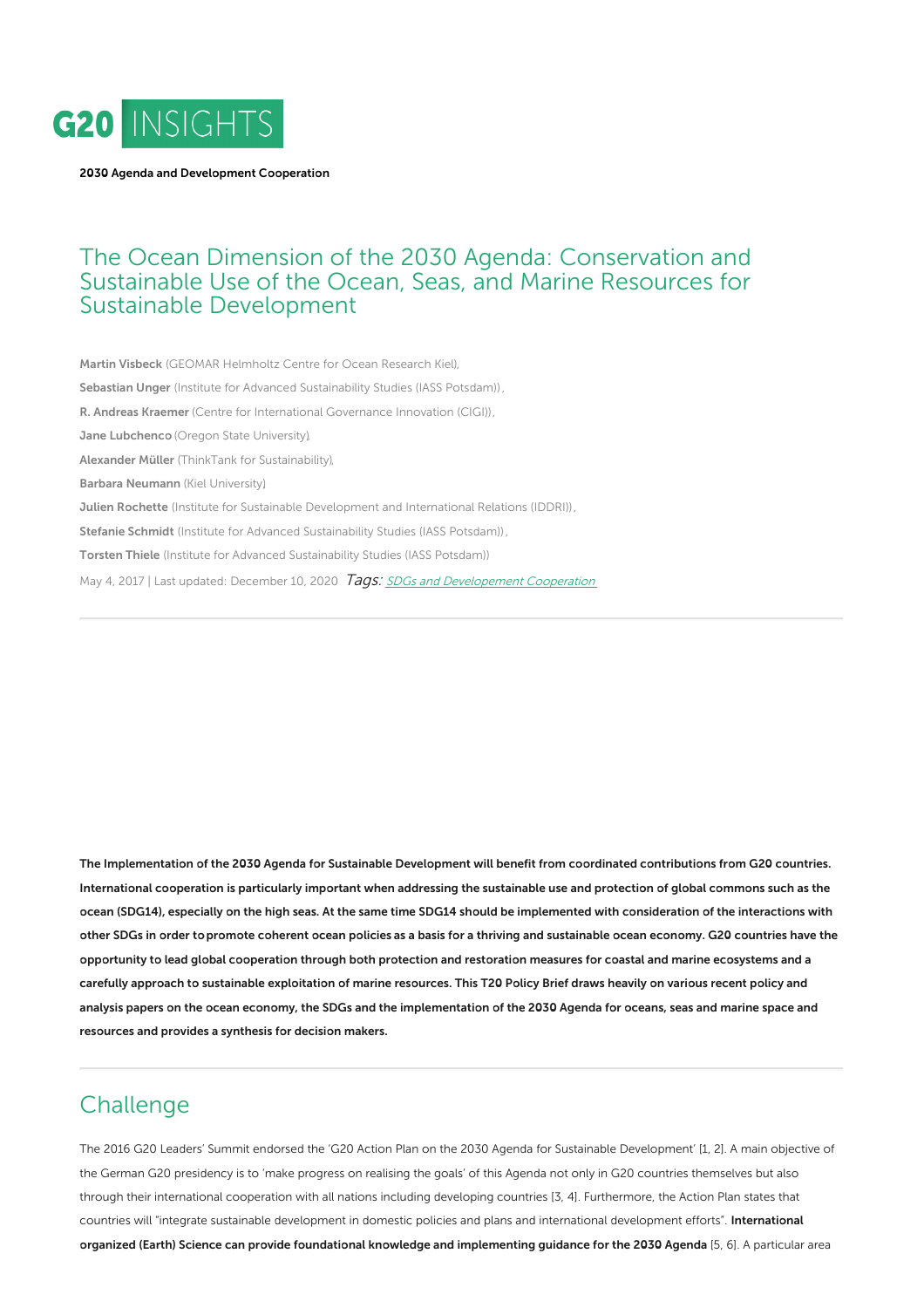of concern for global sustainability and in need for more international cooperation is the ocean. The marine systems provide vital services to people and the planet. A decline in ocean health, productivity and resilience due to increasing human pressures by mostly land-based pollution, climate change induced warming and sea-level rise, ocean acidification and over-exploitation of marine resources is a major threat to achieving sufficient nutrition, livelihoods and economic growth for coastal communities, as well as to other ecosystem services such as recreation and coastal protection. Gaps in and a lack of coherence and effectiveness in global ocean governance are a root cause of the decline of ocean health and various maritime sectors, and governance reform guided by the principles of ecosystem-based management and sustainable development is a precondition for growth, innovation and employment in the ocean economy [7, 8, 9, 10]. The recommendations in this policy brief pursue three connected objectives:

- 1. (i) to support the G20 in its ambition to reform and establish <sup>a</sup> more effective global Ocean governance process,
- 2. (ii) to take action and prepare <sup>a</sup> global and comprehensive thematic review of the ocean, and
- 3. (iii) to work with all nations to establish <sup>a</sup> global public registry of ocean commitments.

# Proposal

Proposal 1: To reform and establish a more effective global Ocean governance process

#### Become early implementers of sustainable development (2030 Agenda) in the marine context (SDG14).

The 2030 Agenda has encapsulated a number of sustainable development challenges in SDG14. SDG14 is dedicated to human's interactions with the ocean, seas and marine space and resources. It includes a range of targets in the conservation and sustainable use of the ocean, seas and marine space and resources including coastal zones, but also targets referring to capacity building and ocean governance. The status of the ocean and several of its resources and functions have been deteriorating over the last centuries. Ocean, seas and coastal zones are subject to pollution, overexploitation and climate change impacts such as rising sea temperatures, erosion, sea level rise, ocean acidification and deoxygenation. These pressures and stresses are projected to rise.

In particular, several coastal regimes are considered to be under noticeable stress compromising the services they provide. The benefits of a stand alone ocean goal are multiple [7]. However, the current ocean governance framework is fragmented and therefore needs to be strengthened [11]. In addition, ocean literacy and the scientific capacity is particularly poor in developing countries and enhanced capacity building and awareness raising are needed to support the implementation of SDG14 at all levels. Ocean and coastal monitoring frameworks need to be further developed, harmonised, and strengthened, since they provide the data for key indicators to assess progress in implementation of SDG14 in support of ocean protection and sustainable management of marine resources [12].

### Evaluate and respect the interactions between SDG14 and the other dimensions of the 2030 Agenda to maximize policy coherence.

An efficient and comprehensive implementation of SDG14 will benefit from an in depth understanding of interactions between all sustainable development goals and their respective targets [13]. G20 members implementation strategies should recognize the findings of a recent ICSU study [14] and develop an in depth understanding of goal interactions. Some key interactions with other SDGs of the 2030 Agenda include and have been summarised in [14]:

SDG14-SDG1 Healthy, productive and resilient oceans and coasts are a critical enabler of poverty alleviation, environmentally sustainable economic growth, and human wellbeing, especially in coastal communities. But despite various co-benefits for building resilient communities, achieving SDG14 could limit access to the resources and ecosystem services necessary to alleviate poverty.

SDG14-SDG2 Oceans are essential for ensuring food security and meeting nutritional needs. However, establishing marine protected areas could limit access to vital marine resources, although fisheries and other natural resource uses generally benefit from sustainable practices and balanced conservation measures. Increased agricultural production could damage ocean health through nutrient run-off and related pollution.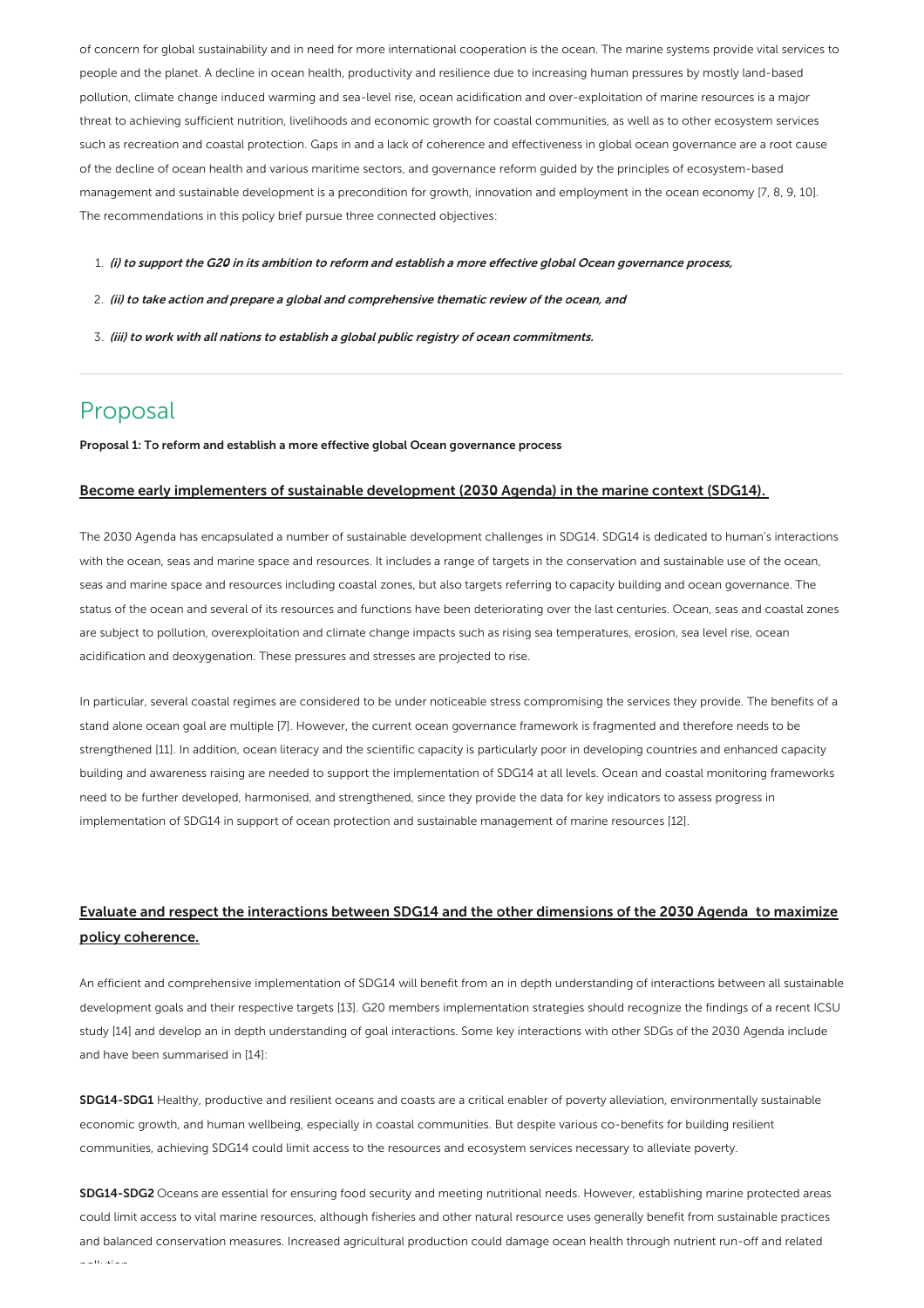SDG14-SDG7 The ocean provides a space for renewable offshore energy, especially wind power; it also provides various forms of ocean energy, from wave and tidal power, to ocean currents and gradients in temperature or salinity. Ocean space and resources are thus vital to ensure access to affordable, reliable, sustainable and modern energy for all.

SDG14-SDG8 Sustainable growth of marine and maritime sectors supports employment and economic growth. But short-term resource exploitation may impact the productivity and resilience of oceans and coasts while trade-offs are possible where management and conservation measures limit economic growth.

SDG14-SDG10 A sustainable and equitable ocean economy is necessary for reducing inequality within and among countries. Ocean governance and management institutions must provide for a fair distribution of benefits and the reinvestment of a sufficient share of financial benefits in the restoration, protection and sustainable management of ocean space and resources and ocean-dependent communities. This is essential for access for small-scale fishers, which constitute the largest employment category in the ocean economy and are among the bottom 40% of the population by income, and this would benefit developing coastal and island populations, which are also part of the global bottom 40% by income.

SDG14-SDG11 Coasts are attractive for urban development, often due to opportunities for economic activities and the availability of natural resources, but coastal settlements are a major factor in increasing environmental pressures along the coast-sea-interface. Conflicts may occur where ocean and coastal conservation limit options for housing, infrastructure or transport upgrading, but achieving SDG14 also reinforces sustainable and resilient coastal settlements and urbanisation.

SDG14-SDG12 Achieving SDG14 and sustainable consumption and production go hand in hand, not only in ocean-based industries and coastal communities. Ending overfishing, sustainably managing marine and coastal ecosystems and reducing marine pollution supports the efficient use of natural resources and reduces food loss while sustainable consumption and production patterns will reduce marine pollution and support sustainable resource extraction practices.

SDG14-SDG13 Oceans and coastal ecosystems both affect, and are affected by climate change. Thus, achieving SDG14 and SDG13 is highly synergistic, such as through conservation of coastal ecosystems acting as blue carbon sinks. Careful management is needed to ensure that climate adaptation and coastal and marine protection measures do not conflict.

### Call for ocean economy dialogues and strategies to ensure that investment and growth in ocean use become sustainable and reach their full potential.

Achieving SDG14 without compromising the achievement of ocean-related targets under other SDGs means much needed protection and restoration measures for coastal and marine ecosystems must be carefully balanced against the sustainable exploitation of marine resources to ensure 'blue/green growth' and the livelihoods and resilience of coastal communities. Integrated management and planning across geographical scales and administrative silos, particularly at the regional level, will enable coastal states to better safeguard, conserve, and sustainably use ocean resources within their jurisdiction and in areas beyond national jurisdiction. A more complete description of the proposed action is given by the policy brief of Kremer et al [10].

### Establish efficient regional partnerships for harmonization and joint implementation of a sustainable oceans agenda.

Ocean sustainability requires collective action across sectors and scales. In an effort to coordinate policy makers and measures, regional partnerships should be established in support of the 2030 Agenda and bring together States, regional and global organisations and mechanisms, and a broad spectrum of stakeholders, including non-governmental organisations, research centres, and private sector actors, and donors [15]. Concrete measures that could be implemented through partnerships include institutional capacity-building and the development of guidelines and regionally coordinated indicators and reporting processes for ocean sustainability. These should be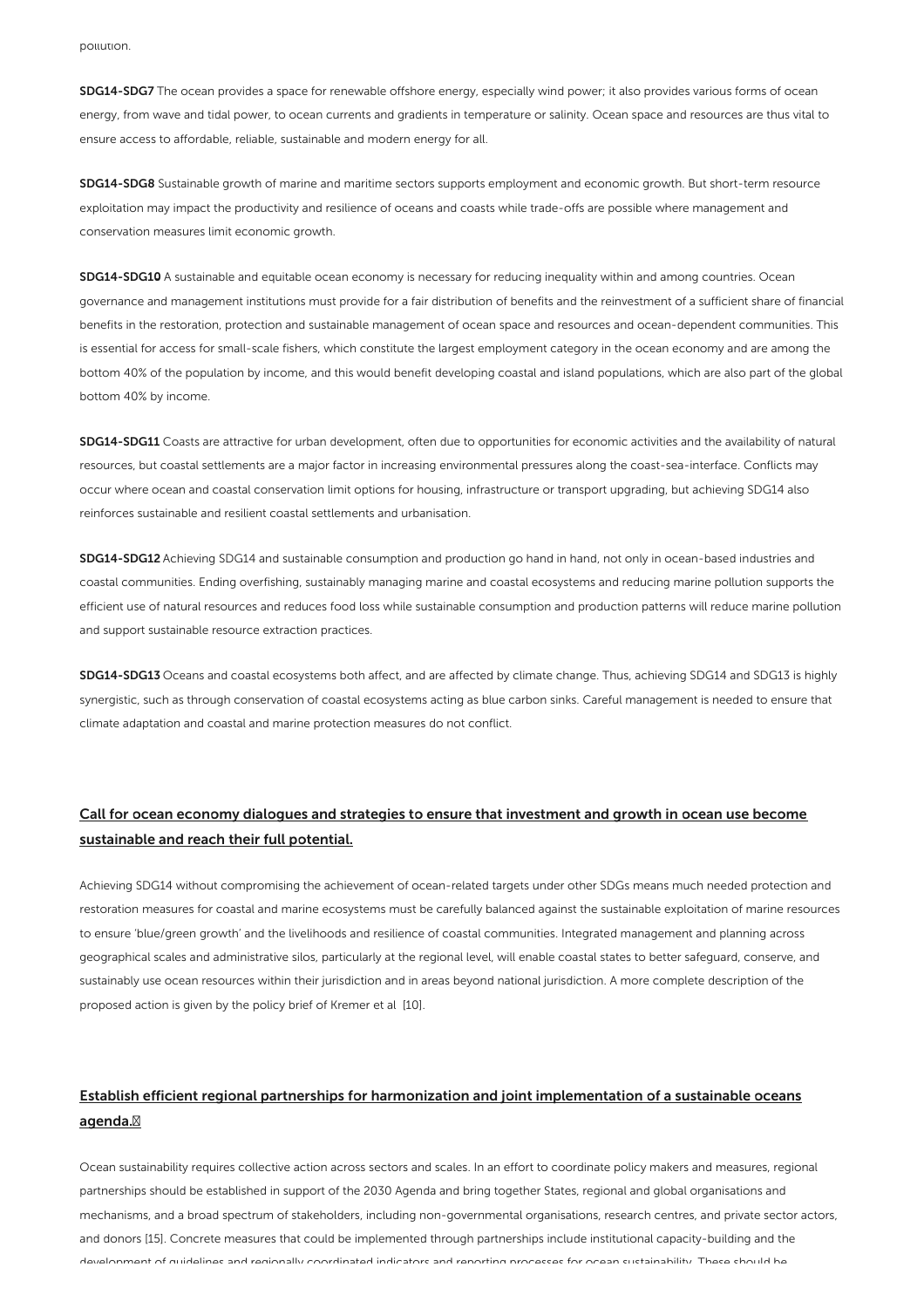development of guidelines and regionally coordinated indicators and reporting processes for ocean sustainability. These should be underpinned by regional and ecosystem specific targets, priorities and strategies to address cross-cutting challenges such as land-based pollution. In many cases, the necessary instruments are readily available. The format of individual partnerships should be aligned with the needs and opportunities specific to regions. The options available include regular high level regional conferences, overarching regional dialogues, and annual meetings of regional and sectoral ocean management organisations [15].

#### Proposal 2: Mobilize resources to prepare a global and comprehensive thematic review for the Ocean

G20 nations should take to lead to facilitate a global thematic review of the oceans should be prepared with a view to maximising the efficiency and effectiveness of States' actions, and to assess trends and progress, and if needed, to adapt implementation [15, 16] . The recent IASS policy brief [15] recommends: The review should take into account the central and cross-cutting role of SDG14 and its links across the Sustainable Development Goals (see Proposal 1). The 2030 Agenda suggests that overarching "thematic reviews" be conducted to ensure that tradeoffs and synergies are taken into account. Such a holistic review for the ocean would assess the state of the marine environment and coupled economic and social systems, identify priority issues and impacts, evaluate current policies, and weigh options to achieve the Goal for the Oceans (SDG14). By offering insights into interlinkages with other SDGs and shedding light on global and regional trends, the review would also provide an evidential basis for the development of cross-cutting policy measures and propose action with a view to addressing drivers of ocean decline and advancing efforts to achieve other SDGs. The global thematic review for the oceans should apply a nested approach and should be based on regional ocean assessments of the kind already prepared through some regional seas organisations, as well as other available reports on the state of the marine environment and its resources, such as the FAO State of the World Fisheries and Aquaculture report [15].

#### Proposal 3: Establish a global registry of Ocean Commitments

The establishment of effective reporting procedures is crucial to achieving the 2030 Agenda for the oceans. G20 nations could support and actively engage in the establishment of a registry of commitments on action for ocean sustainability [15]. The recent IASS policy brief [15] specifically asks for: Documenting intended actions, the registry would facilitate the development of solutions and the coordination of action in the water and on the ground. Much like the Registry of National Determined Contributions (NDCs) established under the Paris Climate Agreement, the registry would provide a transparent basis for the systematic assessment of actions to implement SDG 14 and inform efforts to ensure the efficacy of activities. Activity reports submitted to the registry would provide a repository of lessons learned and innovative solutions, potentially leading to further cooperation or the development of new partnerships for sustainable development. The "list of voluntary commitments" to be adopted at the United Nations Ocean Conference, 5-9 June 2017 in New York and complementary efforts in the frameworks of the "Our Ocean" Conferences (the next one to be hosted by the EU, 5-6 October 2017 in Malta) should be taken as an initial starting point. The registry should be hosted by an appropriate UN body and be maintained and updated regularly to inform the further follow-up and review process of SDG 14 [10].

## References

- 1. The content of this policy brief is the responsibility of the authors. We thank for helpful discussions with the members of the task force and specifically for comments by: Ram Upendra Das (Research and Information System for Developing Countries (RIS), India), Rainer Thiele (Institute of the World Economy (IfW), Germany), Manuel Montes (South Centre), Ali Mehdi (ICRIER, India), Nancy Alexander, Heinrich Boell Foundation, USA), Iliana Olivie (Research Institute El Cano, Spain), Mehmet Arda (EDAM, Turkey), Alejandra Kern (Universidad Nacional de San Martín / CARI, Argentina), Gala Diaz Langou (CIPPEC, Argentina), Céline Charveriat and Konar Mutafoglu (IEEP, Belgium).
- 2. The T20 Task Force on 2030 Agenda for Sustainable Development is co-chaired by Imme Scholz (DIE, Bonn, Germany), Chen Dongxiao (SIIS, Shanghai, China) and Jann Lay (GIGA, Hamburg, Germany). The T20 Task Force on the 2030 Agenda drafted policy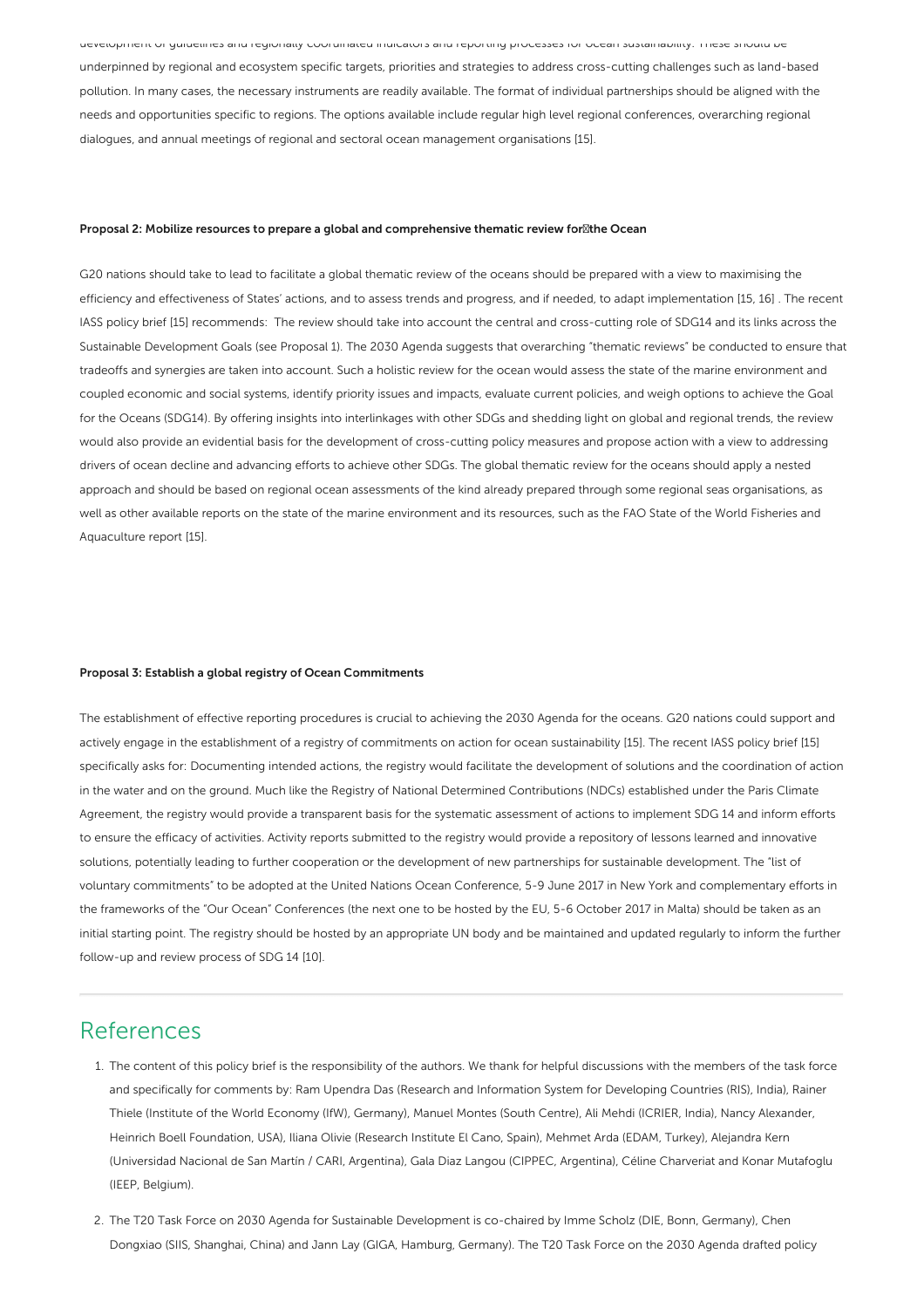briefs on three systemic questions related to the implementation of the 2030 Agenda that underline its innovative features, and that are also in the focus of the G20 when driving forward implementation and specification of the Action Plan: The implementation of the 2030 Agenda in G20 countries, policy coherence and the role of international cooperation. Members of the Task Force are Tony Addison (UNU-WIDER, Finland), Elena Agüero (Club of Madrid, Spain), Nancy Alexander (Heinrich Boell Foundation, USA), Venkatachalam Anbumozhi (Economic Research Institute for ASEAN and East Asia / ERIA, Indonesia), Francisco Andrés (Real Instituto Elcano, Spain), Mehmet Arda (EDAM, Turkey), Nils aus dem Moore (Rheinisch-Westfälisches Institut für Wirtschaftsforschung, Germany), Belay Begashaw (SDG Center Africa, Rwanda), Tom Bigg (IIED, United Kingdom), Colin Bradford (Brookings, USA), Clara Brandi (German Development Institute / DIE, Germany), Ingo Bräuer (Potsdam-Institut für Klimafolgenforschung (PIK), Germany), Celine Charveriat (IEEP, Belgium), Andre Coelho (FGV, Brazil), Aart De Geus (Bertelsmann Stiftung, Deutschland), Gala Diaz Langou (CIPPEC, Argentina), Carlos Dominguez (Instituto Mora, Mexico), Matthew Doherty (Sovereign Strategy, UK), Edna Martinez (UNDP Mexico, Mexico), Paulo Esteves (BRICS Policy Center, Brazil), Güven Sak (TEPAV, Turkey), Alejandra Kern (CARI, Argentina), KIM Heungchong (Korea Institute for International Economic (KIEP), Korea), Richard Klein (SEI, Sweden), Daniel Klingenfeld (Potsdam- Institut für Klimafolgenforschung (PIK), Germany), Adolf Kloke-Lesch (SDSN, Gemany), Christian Kroll (Bertelsmann Stiftung, Germany), LI Yuefen (South Centre, Switzerland), Faith Mabera (Institute for Global Dialogue, South Africa), MAO Risheng (IWEP, China), Thomas Mättig (FES, Germany), Ali Mehdi (Indian Council for Research on International Economic Relations (ICRIER), India), Suguru Miyazaki (Kyoto University, Japan), Manuel Montes (South Centre, Philippines), Konar Mutafoglu (IEEP, Belgium), Philani Mthembu (Institute for Global Dialogue, South Africa), Shingirirai Mutanga (Human Sciences Research, South Africa), Archna Negi (Jawarharlal Nehru University, India), Andrew Norton (IIED, United Kingdom), Iliana Olivié (Real Instituto Elcano, Spain), Yulius Purwadi Hermawan (Catholic University Jakarta, Indonesia), Ortwin Renn (IASS, Germany), Sachin Chaturvedi (RIS, India), Jeffrey Sachs (SDSN, USA), Hubert Schillinger (FES, Germany), Guido Schmidt-Traub (SDSN, France), Ole Jacob Sending (NUPI, Norway), Aniket Shah (SDG Center Africa, Africa), Jose Siaba Serrate (CARI, Argentina), Elizabeth Stuart (ODI, United Kingdom), Ulf Sverdrup (Norwegian Institute for International Affairs / NUPI, Norway), Rainer Thiele (IfW, Germany), Ram Upendra (Research and Information System for Developing Countries, India), Rebecka Villanueva Ulfgard (Instituto Mora, Mexico), Martin Visbeck (Geomar, Germany), XU Qiyuan (IWEP, CASS, China), XUE Lan (Tsinghua University, China), YANG Qingqing (Renmin University of China (RDCY), China), YE Jiang (SIIS, China), YU Hongyuan (SIIS, China), ZHANG Haibing (SIIS, China), ZHOU Taidong (DRC, China), ZHU Jiejin (Fudan University, China), and Siphamandla Zondi (Institute for Global Dialogue, South Africa).

- 3. Shugart-Schmidt, K. L. P., Pike, E. P., Moffitt, R. A., Saccomanno, V. R., Magier, S. A., & Morgan, L. E. (2015). "Sea States G20 2014: How much of the seas are G20 nations really protecting?", Ocean & Coastal Management, 115, 25-30. [DOI:](http://dx.doi.org/10.1016/j.ocecoaman.2015.05.020)
- 4. Lubchenco, J. and K. Grorud-Colvert. Making Waves: The Science and Politics of Ocean Protection. Science: 350:382-383 plus Supplemental Materials.
- 5. Lubchenco, J., A.K. Barner, E.B. Cerny-Chipman, and J.N. Reimer. SDGs need the Earth Sciences. 2015 Nature Geosciences: 8:741-745.
- 6. Schmalzbauer B., Visbeck M. (Eds.) 2016. The contribution of science in implementing the Sustainable Development Goals. German Committee Future Earth, Stuttgart/Kiel. ISBN 978-3-9813068-5-9 [PDF-Document](http://www.dkn-future-earth.org/data/mediapool/2016_report_contribution_science_v8_light_final_fin.pdf)
- 7. Visbeck, M., Kronfeld-Goharani, U., Neumann, B., Rickels, W., Schmidt, J., van Doorn, E., Matz-Lück, N., Ott, K. and Quaas, M. (2014) Securing Blue Wealth: The Need for a Special Sustainable Development Goal for the Ocean and Coasts, Marine Policy, 48 . pp. 184- 191. DOI 10.1016/j.marpol.2014.03.005.
- 8. Hoegh-Guldberg, O., Beal, D., Chaudhry, T., Elhaj, H., Abdullat, A., Etessy, P., & Smits, M. (2015). Reviving the Oceans Economy: The Case for Action - 2015. Gland, CH: World Wide Fund for Nature (WWF). [Retrieved](http://assets.worldwildlife.org/publications/790/files/original/Reviving_Ocean_Economy_REPORT_low_res.pdf) from
- 9. Golden, J. S., Virdin, J., Nowacek, D., Halpin, P., Bennear, L., & Patil, P. G. (2017). "Making sure the blue economy is green." Nature Ecology & Evolution, 1, Article 17. DOI: [10.1038/s41559-016-0017](http://www.nature.com/articles/s41559-016-0017)
- 10. Kraemer, R. A., C. Rustomjee, B. Boteler, I. Krüger, G. Martinez, L. Pendleton, T. Pitta e Cunha, M. Herédia, R. Bakshi, R. Bhatia, A. Mathur, M. Visbeck, T. Thiele, D. Russi, P. ten Brink, M. Pantzar, A. Farmer, J. Rochette, S. Vaughan, A.-K. Hornidge, M. K. Orbach, J. Virdin and K. Teleki (2017). "Sustainable Ocean Economy, Innovation and Growth: A G20 Initiative for the 5th Largest Economy in the World." T20 Policy Brief, 15.

Retrieved from G20 Insights website: